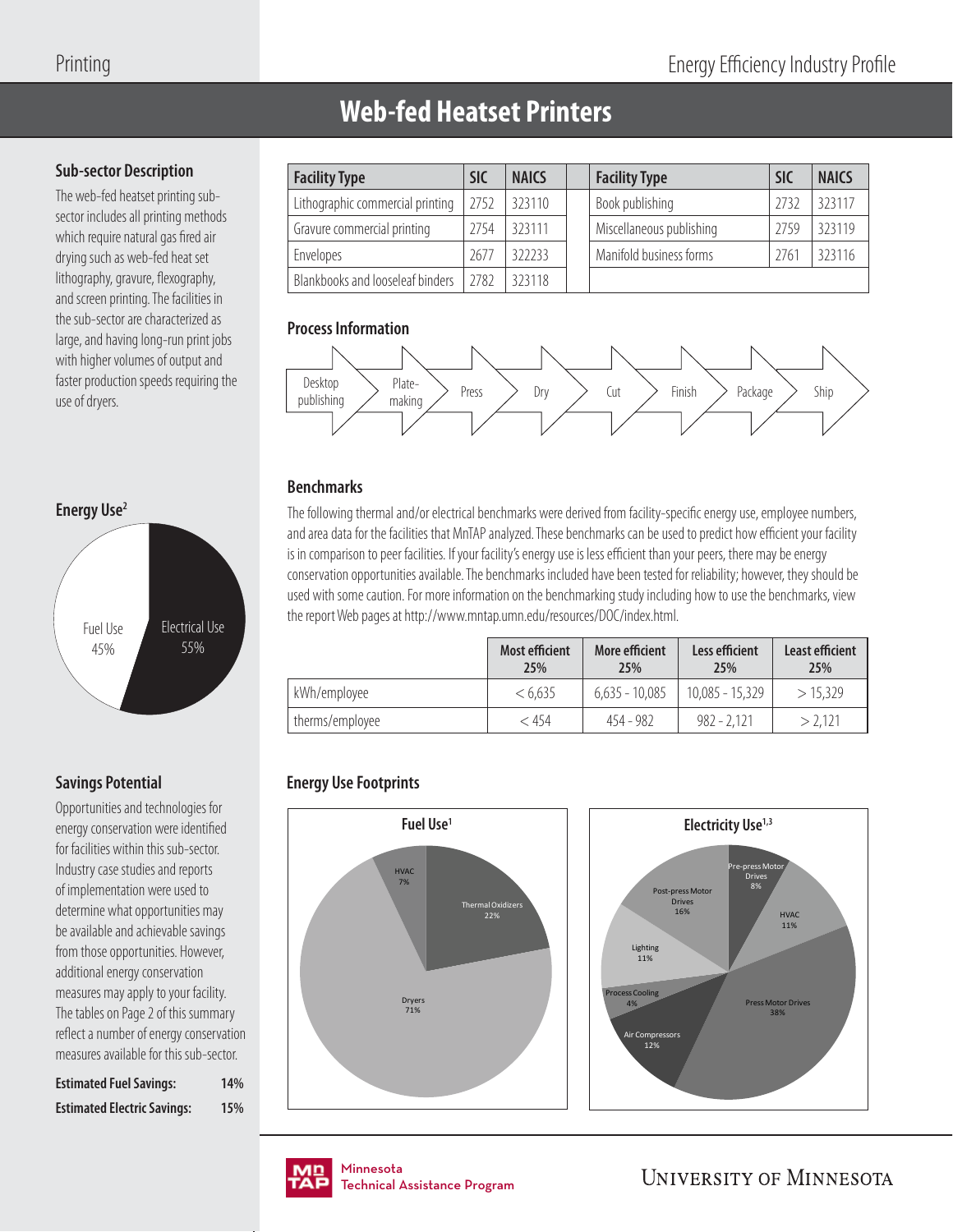### **Fuel Savings Estimate and Opportunities**

| <b>Improvement / Opportunity</b>                                                                                                                       | <b>Estimated</b><br>Payback | <b>Reported</b><br><b>Savings</b> | <b>Overall</b><br><b>Savings</b> |
|--------------------------------------------------------------------------------------------------------------------------------------------------------|-----------------------------|-----------------------------------|----------------------------------|
| <b>Process Heat Optimization</b>                                                                                                                       |                             |                                   |                                  |
| Replace recuperative type thermal oxidizer with either option A or B                                                                                   |                             |                                   |                                  |
| A: Replace recuperative type thermal oxidizer with regenerative type <sup>4,5,6</sup>                                                                  | 2-5 years                   | $3 - 8\%$                         |                                  |
| B: Replace older regenerative thermal oxidizer with high efficiency RTO <sup>4,5,6</sup> and retrofit RTO with catalyst to make it an RCO <sup>7</sup> | 2-5 years                   | $1 - 6\%$                         |                                  |
| Replace obsolete dryers with more efficient ones <sup>8</sup>                                                                                          | $>4$ years                  | 4-22%                             |                                  |
| Recover heat from dryer exhaust <sup>9,10</sup>                                                                                                        | $<$ 2 years                 | $6 - 30%$                         |                                  |
| Integrate dryer and RTO                                                                                                                                | $>4$ years                  |                                   |                                  |
| Recover heat from dryer or RTO                                                                                                                         | $<$ 1 year                  |                                   |                                  |
| Set dryer controls to match ink load                                                                                                                   | $<$ 1 year                  |                                   |                                  |
| <b>Facility HVAC Improvements</b>                                                                                                                      |                             |                                   |                                  |
| Lower space heating temperature during the winter season $11$                                                                                          | $<$ 1 year                  | $0 - 1\%$                         |                                  |
| Use radiant heater for spot heating <sup>12</sup>                                                                                                      | $<$ 2 years                 | $0 - 2\%$                         |                                  |
| Install thermostats or timers <sup>13</sup>                                                                                                            | $<$ 1 year                  | $0 - 5\%$                         |                                  |
| <b>TOTAL FUEL SAVINGS ESTIMATE</b>                                                                                                                     |                             |                                   | 14%                              |

### **Electric Savings Estimate and Opportunities**

| Improvement / Opportunity                                                                                                                                                                                                                                                                                            | <b>Estimated</b><br>Payback | <b>Reported</b><br><b>Savings</b> | <b>Overall</b><br><b>Savings</b> |
|----------------------------------------------------------------------------------------------------------------------------------------------------------------------------------------------------------------------------------------------------------------------------------------------------------------------|-----------------------------|-----------------------------------|----------------------------------|
| Process Improvements and Optimization                                                                                                                                                                                                                                                                                |                             |                                   |                                  |
| Air compressor improvements <sup>14</sup>                                                                                                                                                                                                                                                                            | 1-2 years                   | $1 - 5%$                          |                                  |
| Repair leaks, reduce system pressure, decrease supply restrictions, increase storage, eliminate artificial demand and inappropriate uses (cooling, agitating liquids,<br>moving product, drying, etc.), use electrically powered tools or blowers, maintain or replace filters, place air intake in coolest location |                             |                                   |                                  |
| Motors improvements <sup>15</sup>                                                                                                                                                                                                                                                                                    | 2-5 years                   | $3 - 11%$                         |                                  |
| Install ASDs, install premium efficiency motors, size motors for peak operating efficiency, eliminate voltage unbalance, utilize energy efficient belts, maintain<br>proper shaft alignment, avoid rewinding motors more than twice                                                                                  |                             |                                   |                                  |
| Pump system optimization 16                                                                                                                                                                                                                                                                                          | 2-5 years                   | $0 - 2%$                          |                                  |
| Eliminate dampers, throttles, or flow restrictions to reduce flow, turn off when not in use, optimize piping configuration for efficiency, maintain and use most<br>efficient impeller type for application                                                                                                          |                             |                                   |                                  |
| <b>Facility Improvements</b>                                                                                                                                                                                                                                                                                         |                             |                                   |                                  |
| Lighting (upgrade, use controls, use occupancy sensors) <sup>17</sup>                                                                                                                                                                                                                                                | $<$ 1 year                  | $2 - 7%$                          |                                  |
| <b>TOTAL ELECTRIC SAVINGS ESTIMATE</b>                                                                                                                                                                                                                                                                               |                             |                                   | 15%                              |

#### **References**

- <sup>1</sup> "Best Practice Guide No. 6: Environmental Considerations". The Web Offset Champion Group. 2007.
- <sup>2</sup> IAC Industrial Assessments. DOE. http://iac.rutgers.edu/database/assessments.php (191 facilities)
- "Electricity Use in the Printing Industry". Electronic Power Research Institute Ctr. for Materials Fab. 1994.
- 4 "Oxidizing Emissions." Industrial Paint & Powder 82 (2006): 35-39.
- <sup>5</sup> "RTO Innovation." Pollution Engineering 39 (2007): 50-54.
- 6 "Energy Management at Hess Print Solutions." GATFWorld. April 2008.
- <sup>7</sup> "Improve Catalytic Oxidizer Operation." Chemical Engineering Progress 103 (2007): 47.
- <sup>8</sup> IAC Industrial Assessments; DOE, http://iac.rutgers.edu/database/findassessment.php?ID=SD0043 <sup>9</sup> IAC Industrial Assessments; DOE, http://iac.rutgers.edu/database/findassessment.php?ID=MA0605
- <sup>10</sup> IAC Industrial Assessments; DOE, http://iac.rutgers.edu/database/findassessment.php?ID=UD0778
- <sup>11</sup> IAC Industrial Assessments; DOE, http://iac.rutgers.edu/database/findassessment.php?ID=ST0010 <sup>12</sup> IAC Industrial Assessments; DOE, http://iac.rutgers.edu/database/findassessment.php?ID=NV0123
- <sup>13</sup> IAC Industrial Assessments; DOE, http://iac.rutgers.edu/database/findassessment.php?ID=UL0177
- <sup>14</sup> http://www1.eere.energy.gov/industry/bestpractices/pdfs/compressed\_air\_sourcebook.pdf
- 15 http://www1.eere.energy.gov/industry/bestpractices/motors.html
- 16 http://www.pumpsystemsmatter.org/content\_detail.aspx?id=372
- 17 http://www.aceee.org/press/op-eds/op-ed5.htm

MnTAP is a non-regulatory program in the School of Public Health at the University of Minnesota and is funded by the Minnesota Pollution Control Agency. The University of Minnesota is an equal opportunity educator and empl © 2010 MnTAP. Reprint only with permission from MnTAP. Available in alternative formats upon request. Printed on recycled paper containing 100% post-consumer waste.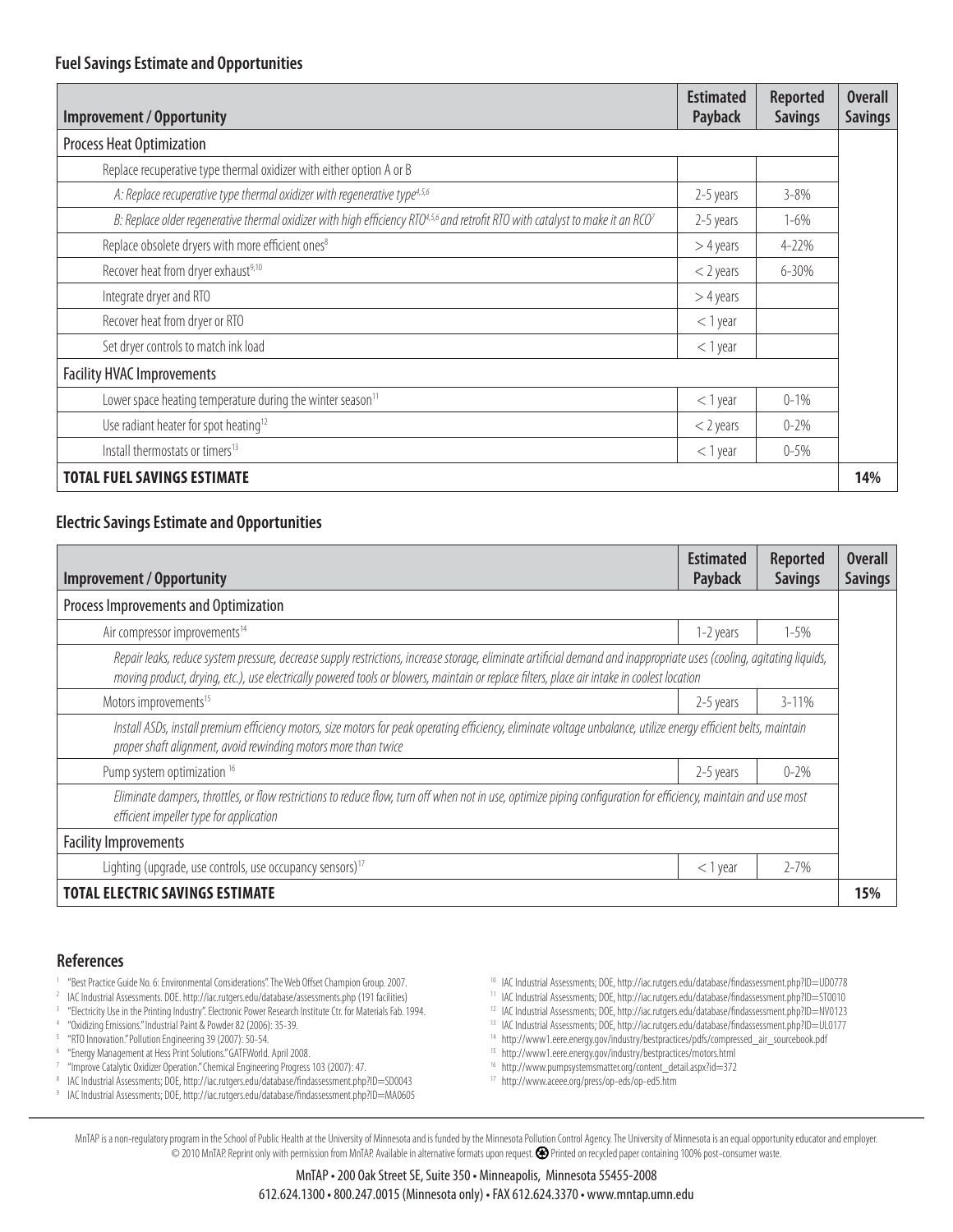# **Non-Heatset Printers**

### **Sub-sector Description**

Printing operations across the nonheatset printing sub-sector vary widely among facilities, but in general have some of the same energy-consuming components including press motor drives, air compressors, and lighting. The electrical use footprint for this sub-sector is very similar to the other printing operations, while the gas use footprint is markedly different from heatset printing.



## **Savings Potential**

Opportunities and technologies for energy conservation were identified for facilities within this sub-sector. Industry case studies and reports of implementation were used to determine what opportunities may be available and achievable savings from those opportunities. However, additional energy conservation measures may apply to your facility. The tables on Page 2 of this summary reflect a number of energy conservation measures available for this sub-sector.

| <b>Estimated Fuel Savings:</b>     | <b>11%</b> |
|------------------------------------|------------|
| <b>Estimated Electric Savings:</b> | <b>12%</b> |

| <b>Facility Type</b>             | <b>SIC</b> | <b>NAICS</b> | <b>Facility Type</b>       | <b>SIC</b> | <b>NAICS</b> |
|----------------------------------|------------|--------------|----------------------------|------------|--------------|
| Lithographic commercial printing | 2752       | 323110       | Book publishing/printing   | 2732       | 323117       |
| Gravure commercial printing      | 2754       | 323111       | Coated and laminated paper | 2672       | 322222       |
| Envelopes                        | 2677       | 322232       | Manifold business forms    | 2761       | 323116       |
| Packaging paper                  | 2671       | 322221       | Stationery                 | 2678       | 322233       |
| Greeting cards                   | 2752       | 323110       | Commercial printing, other | 2759       | 323119       |
| Newspaper & periodical printing  | 2752       | 323110       | Book printing              | 2732       | 323117       |

## **Process Information**



## **Benchmarks**

The following thermal and/or electrical benchmarks were derived from facility-specific energy use, employee numbers, and area data for the facilities that MnTAP analyzed. These benchmarks can be used to predict how efficient your facility is in comparison to peer facilities. If your facility's energy use is less efficient than your peers, there may be energy conservation opportunities available. The benchmarks included have been tested for reliability; however, they should be used with some caution. For more information on the benchmarking study including how to use the benchmarks, view the report Web pages at http://www.mntap.umn.edu/resources/DOC/index.html.

|                    | <b>Most efficient</b><br>25% | More efficient<br>25% | Less efficient<br>25% | <b>Least efficient</b><br>25% |
|--------------------|------------------------------|-----------------------|-----------------------|-------------------------------|
| kWh/square feet    | < 8                          | $8 - 15$              | $15 - 27$             | > 27                          |
| kWh/employee       | < 4.566                      | $4,566 - 8,103$       | $8,103 - 14,378$      | >14.378                       |
| therms/square feet | < 0.27                       | $0.27 - 0.37$         | $0.37 - 0.51$         | > 0.51                        |

## **Energy Use Footprints**







**UNIVERSITY OF MINNESOTA**